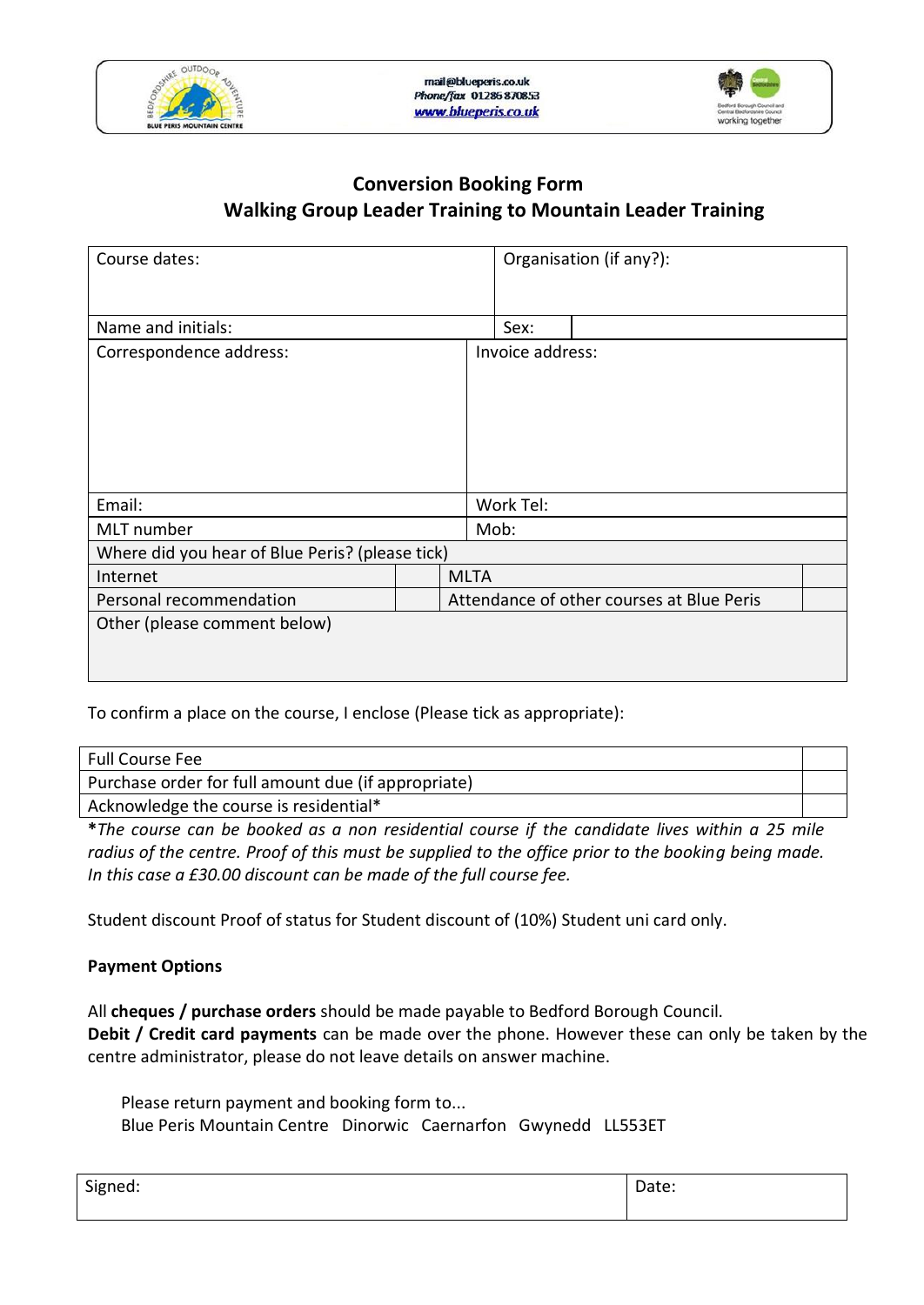



## **Confidential – Over 18's Personal Details/ Medical Form**

| Course date booked:                                                                                                                                                                                                                                                                                                                                                                                                                                                                                   | Organisation:                                                                     |  |
|-------------------------------------------------------------------------------------------------------------------------------------------------------------------------------------------------------------------------------------------------------------------------------------------------------------------------------------------------------------------------------------------------------------------------------------------------------------------------------------------------------|-----------------------------------------------------------------------------------|--|
| Name:                                                                                                                                                                                                                                                                                                                                                                                                                                                                                                 | Date of Birth:<br>Sex:                                                            |  |
| Correspondence address :                                                                                                                                                                                                                                                                                                                                                                                                                                                                              | Next of Kin and address (if different):                                           |  |
| <b>Mobile Tel</b><br>HomeTel:                                                                                                                                                                                                                                                                                                                                                                                                                                                                         | Tel:                                                                              |  |
| Email:                                                                                                                                                                                                                                                                                                                                                                                                                                                                                                | Work Tel:                                                                         |  |
| NI Number:                                                                                                                                                                                                                                                                                                                                                                                                                                                                                            | Mob:                                                                              |  |
| Doctors name and address:                                                                                                                                                                                                                                                                                                                                                                                                                                                                             | Doctors Tel:                                                                      |  |
| Are there any special medical, physical allergies issues of which the centre staff should be aware, e.g. asthma/epilepsy/<br>diabetes/dislocations/disabilities: or any ALLERGIES e.g. Penicillin/ aspirin/ elastoplasts? . If so please inform us the last time a fit/attack                                                                                                                                                                                                                         |                                                                                   |  |
| happened, the last time medication was taken or any visit to hospital/doctor. In addition to this, please give all relevant details about how<br>something could affect your performance at the centre. Contact the centre if you need additional information about how an activity might<br>affect you, and check with your doctor if you are not sure of how a condition might affect your ability to participate Failing to do so could put<br>you at risk.Continue on another sheet if necessary. |                                                                                   |  |
| Is your tetanus up to date?                                                                                                                                                                                                                                                                                                                                                                                                                                                                           | Date of last vaccination:                                                         |  |
| Please give relevant details of any recent or regular<br>medical treatment, including details of medicines etc:                                                                                                                                                                                                                                                                                                                                                                                       | Details of any special dietary requirements e.g.<br>vegetarian or food allergies: |  |
| Your Swimming Ability: (please tick box)                                                                                                                                                                                                                                                                                                                                                                                                                                                              | Do you hold a current First Aid Certificate:                                      |  |
| You must be able to swim 25m to go White Water Rafting                                                                                                                                                                                                                                                                                                                                                                                                                                                |                                                                                   |  |
| 25m<br>$50+m$<br>Non swimmer                                                                                                                                                                                                                                                                                                                                                                                                                                                                          |                                                                                   |  |

| $\sim$ .<br>יי<br>∵cu.<br>$\cdot$<br>ັ | Ducc. |
|----------------------------------------|-------|
|                                        |       |